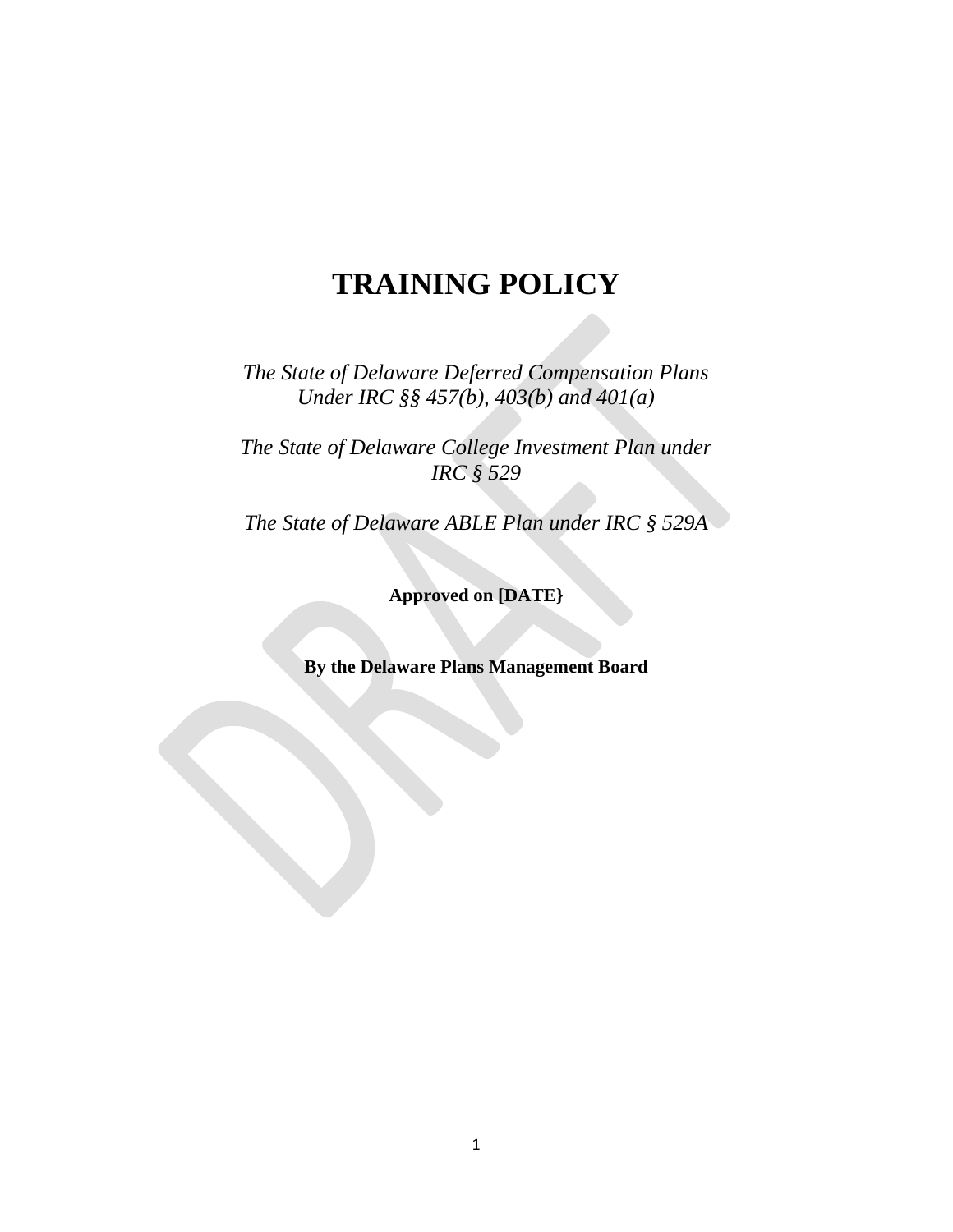#### **I. The Plans Management Board and Its Committees**

The Plans Management Board (the "Board") oversees and administers the State of Delaware (the "State") deferred compensation program authorized under chapter 60A of title 29 of the Delaware Code (the "DC Program"). The DC Program encompasses three distinct deferred compensation plans authorized under the Internal Revenue Code ("IRC"): (a) the State's deferred compensation plan under IRC § 457(b); (b) the State's tax-sheltered annuity plan for certain education employees under IRC § 403(b); and (c) the State's employer match plan under IRC § 401(a). The Board also oversees and administers the State's college investment plan under IRC § 529 authorized by subchapter XII, chapter 34 of title 14 of the Delaware Code and the State's Achieving a Better Life Experience ("ABLE") program authorized by chapter 96A of title 16 of the Delaware Code (collectively, the "Plans").

In February 2018, as memorialized in Resolution No. 2018-1 (the "Resolution"), the Board dissolved its existing Plan-based committee structure and adopted a new committee structure based on committee function. Pursuant to the Resolution, the Board created a standing Audit and Governance Committee and vested it with initial responsibility for all audit-related matters, potential Plan amendments, Plan-related cybersecurity issues, and such other audit or governance matters pertaining to the Plans as may be referred by the Board. The Resolution also memorialized the Board's establishment of a standing Investment Committee, which has been vested with initial responsibility for all investment-related matters, including policies related to potential Plan amendments, Plan related investment policy statements, and such other investment committee matters pertaining to the Plans as may be referred by the Board.

### **II. Office of the State Treasurer**

The Office of State Treasurer ("OST") provides administrative support for the Board and its committees in accordance with 29 *Del. C.* § 2722(g).

### **III. Statement of Purpose and Scope**

Board members are Plan fiduciaries with duties to act with the care, skill, prudence, and diligence that a prudent person acting in a like capacity and familiar with such matters would in overseeing the Plans. This Policy is designed to ensure that Board and committee members understand their fiduciary and other legal obligations and obtain and maintain the level of knowledge and expertise needed to oversee the administration of the Plans.

### **IV. Annual Training**

Each Board and committee member shall participate in annual training as set forth in this Policy and as otherwise prescribed by the Board.

OST shall arrange for and facilitate recurring training sessions on the following topics: (a) fiduciary duties and best practices, (b) the State's Code of Conduct, and (c) the State's Freedom of Information Act, 29 *Del. C.* §§ 10001-10007 ("FOIA"), and Public Records Law, 29 *Del. C.* §§ 501-526 ("PRL"). OST shall also arrange for and facilitate any additional training sessions as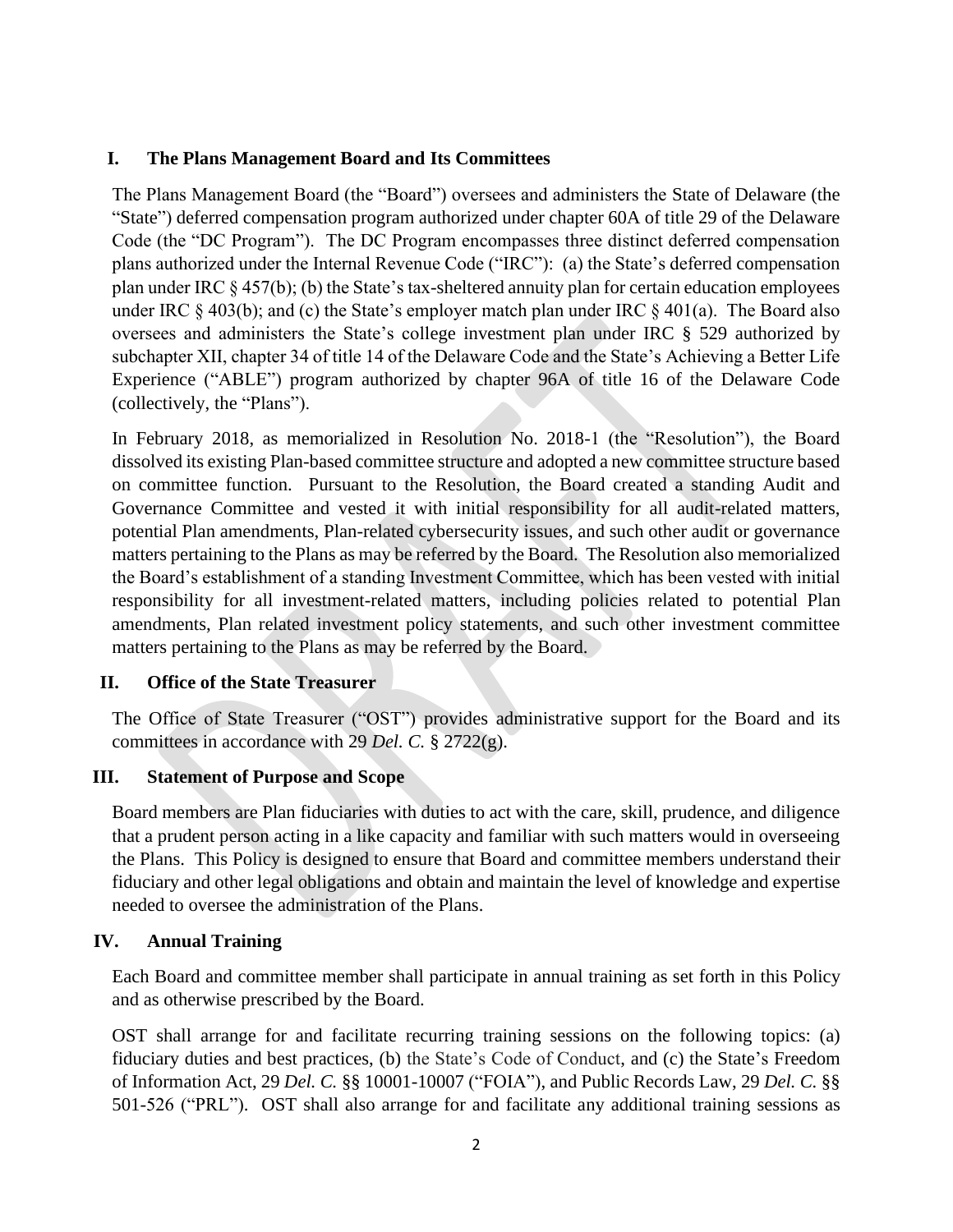directed by the Board. To the extent feasible, all such training sessions shall be recorded. Video recordings are preferred. All training-related recordings and written training materials shall be preserved in accordance with the PRL and applicable retention schedules.

Each year, the Board will approve specific training topics and a training schedule. Unless otherwise directed by the Board, (a) fiduciary training will be provided by outside tax counsel and/or the Board's independent investment advisor, (b) Code of Conduct training shall be provided by counsel for the Public Integrity Commission, and (c) FOIA and PRL training will be provided by the Deputy Attorney General assigned to OST. The Board shall approve the providers of any additional training.

Scheduled training sessions are mandatory for appointed Board and committee members and designees of ex officio members. Ex officio members are encouraged to attend. Appointed members or designees who are unable to participate in a mandatory training session as scheduled must promptly coordinate with OST to review the session recording and related training materials and confirm in writing to OST when the training has been completed.

## **V. Onboarding and Board Resources Program**

New members and designees shall participate in an orientation program facilitated by OST. The orientation program will, at a minimum, include the following topics and documents:

- A brief history and overview of the Board;
- A brief history and overview of the Plans;
- The Board's statutory authority and duties;
- The standing authority of the committees;
- A list of Board policies;
- A list of the primary Plan documents and agreements;
- A list of the names and email addresses for all members and designees;
- The current schedule of Board and committee meetings;
- Instructions on how to access Plan-related resources:
- Instructions on how to access agendas and meeting materials; and
- Any other relevant information or documents deemed appropriate by OST.

In addition to the foregoing, OST will provide all new members/designees with copies of the most recent written annual training materials and access to audio or video recordings, if available, from prior training sessions. New members/designees must promptly coordinate with OST to review the session recording and related training materials and confirm in writing to OST when the training has been completed. New members/designees may use discretion to wait for the normal annual training cycle if it occurs prior to the new member/designee's second committee or board meeting.